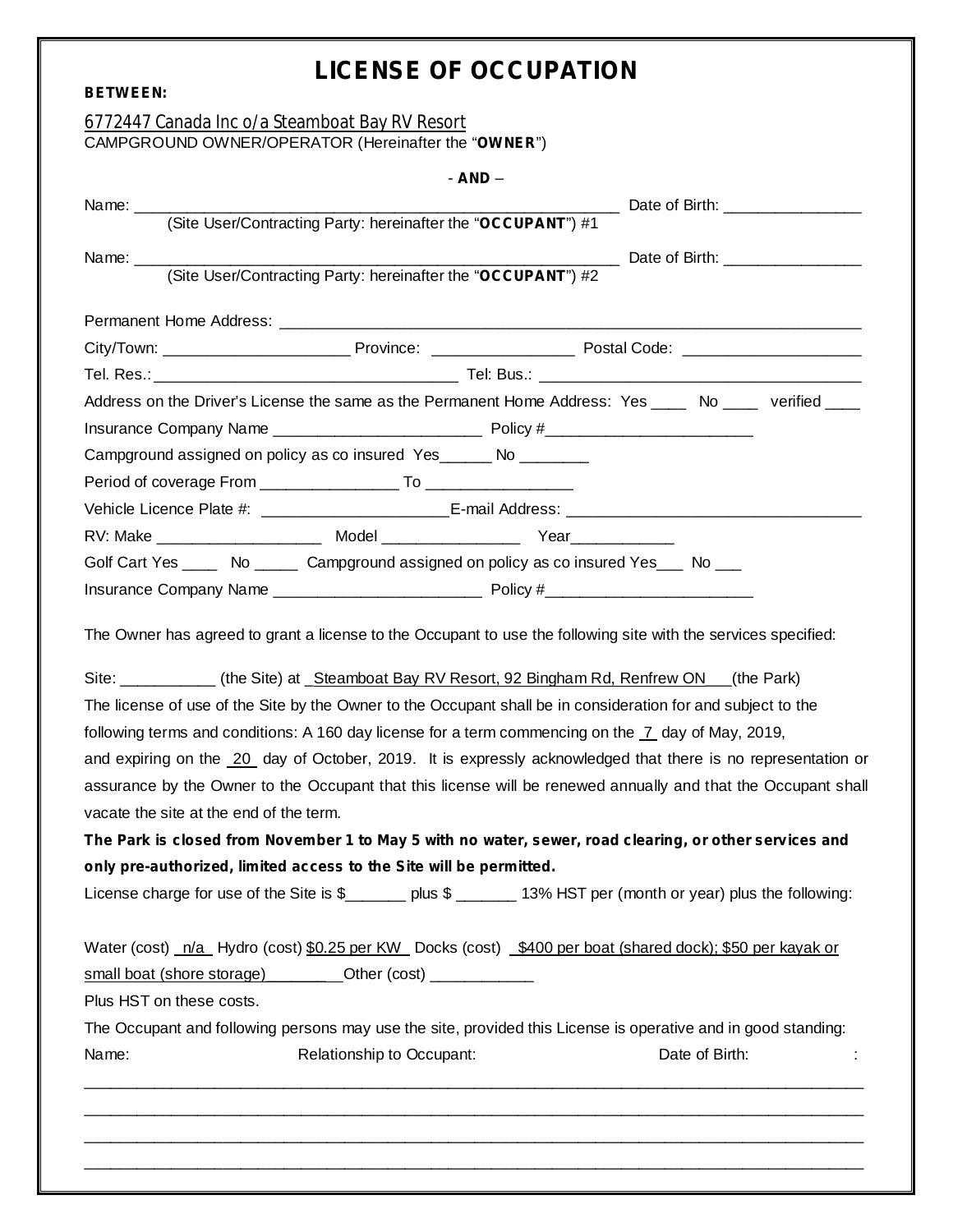The Occupant agrees to abide by the terms of this license agreement, and to ensure other permitted Site users abide by the terms of this license agreement, specifically but not limited to Sections 1 through 4.

Camping is an outdoor recreational activity. The participants known as campers leave their permanent residence and enjoy amenities and natural features of the outdoors. A campground is a designated area where camping takes place.

- 1. It is agreed by the parties that the intended use for the Site is for seasonal recreational and vacation purposes only. The Park is designed and intended for use for seasonal or temporary campground and recreational use only and as such the trailer on site cannot be used as a permanent residential or home address
- 2. It is agreed by the parties that the actual use of the Site shall be for seasonal, recreational purposes for temporary periods of time only and as further restricted by periods of Park Closure. As well, during any use of the specified site by the Occupants, the Occupants shall maintain a permanent residential premises elsewhere than at the Park, that the Occupants have unlimited access to and it is acknowledged by the Occupant that zoning for the Park prohibits residential uses of Sites in the Park.
- 3. It is agreed and understood between the Owner and the Occupants that the word "trailer" as set out in paragraph 1 above, shall include Recreational Vehicles and Park Model Trailers (as defined by the C.S.A. Standards Z-241), but shall not include Mobile Homes as defined by the C.S.A. Standards Z-240
- 4. It is agreed and understood between the parties that the words "seasonal" or "temporary periods of time" as set out in paragraph 2 above may include periodic or recurrent use pertaining to all seasons of the year but shall not include use of the Site when the Park is closed.
- 5. This license is for the occupation of the Site only and the Occupant acknowledges that he is a licensee with respect to any facilities assigned to him and is deemed to have willingly assumed, without restriction, all risks arising out of his use of the Site and the Park.
- 6. All charges for a deposit, storage, rent, services, etc., are due and payable when invoiced (a schedule of deposit and added charges is attached to this License Agreement) (n/a unless attached)
- All deposits are non-refundable and are held against the final balance owing in any year. The deposit is forfeited as liquidated damages and not as a penalty upon breach of any term of this agreement. *.*
- 8. In addition to the Site, the Occupant shall have the use in common with others so entitled to all common areas provided without additional charge. This license may be renewed solely at the discretion of the Owner from year to year save and except any adjustment in the fees charged, unless terminated by either party, in writing, on or before September 30<sup>th</sup> of each calendar year.
- 9. In addition to the foregoing, the Occupant shall pay in addition any taxes, assessments, levies, or license fees imposed by any authority on or as a result of any equipment, fixtures, improvements, furnishings or vehicles erected, placed or left on the Site by or on behalf of the Occupant which additional charges shall be payable immediately upon receipt of any notice or demand for payment received by the Owner and conveyed to the Occupant.
- 10. The Occupant hereby acknowledges receipt of and agrees to be bound by the terms and conditions of the rules of the Park as presently in existence, being Schedule A hereto, or as may be reasonably established or at the discretion of the Owner modified from time to time. Amendments to this license, at the sole discretion of the Owner, may be instituted with written notice to the licensee. If the Occupant objects to the amendment to the Park rules, the Occupant may, upon written notice to the Owner within seven (7) days of receipt of such amendment, terminate the license and leave the Park within 14 days of delivery of written notice to the Owner with no penalty.
- 11. The Occupant hereby undertakes and agrees that he will inform any family members and guests, visitors or other persons attending at the Occupant's Site as to the Park rules, from time to time. The Occupant is responsible for the observance of the Park rules personally or by his permitted family members, guests, visitors or other persons attending at the Occupant's site or in the Park with the Occupant's permission or knowledge.
- 12. Any failure to remit any payments required under the terms of this agreement and any breach of any of the rules of the Park by the Occupant, his permitted family members, guests, visitors or other persons attending at the Occupant's Site, shall be deemed to be a breach of this license and this license may be immediately terminated at the option of the Owner.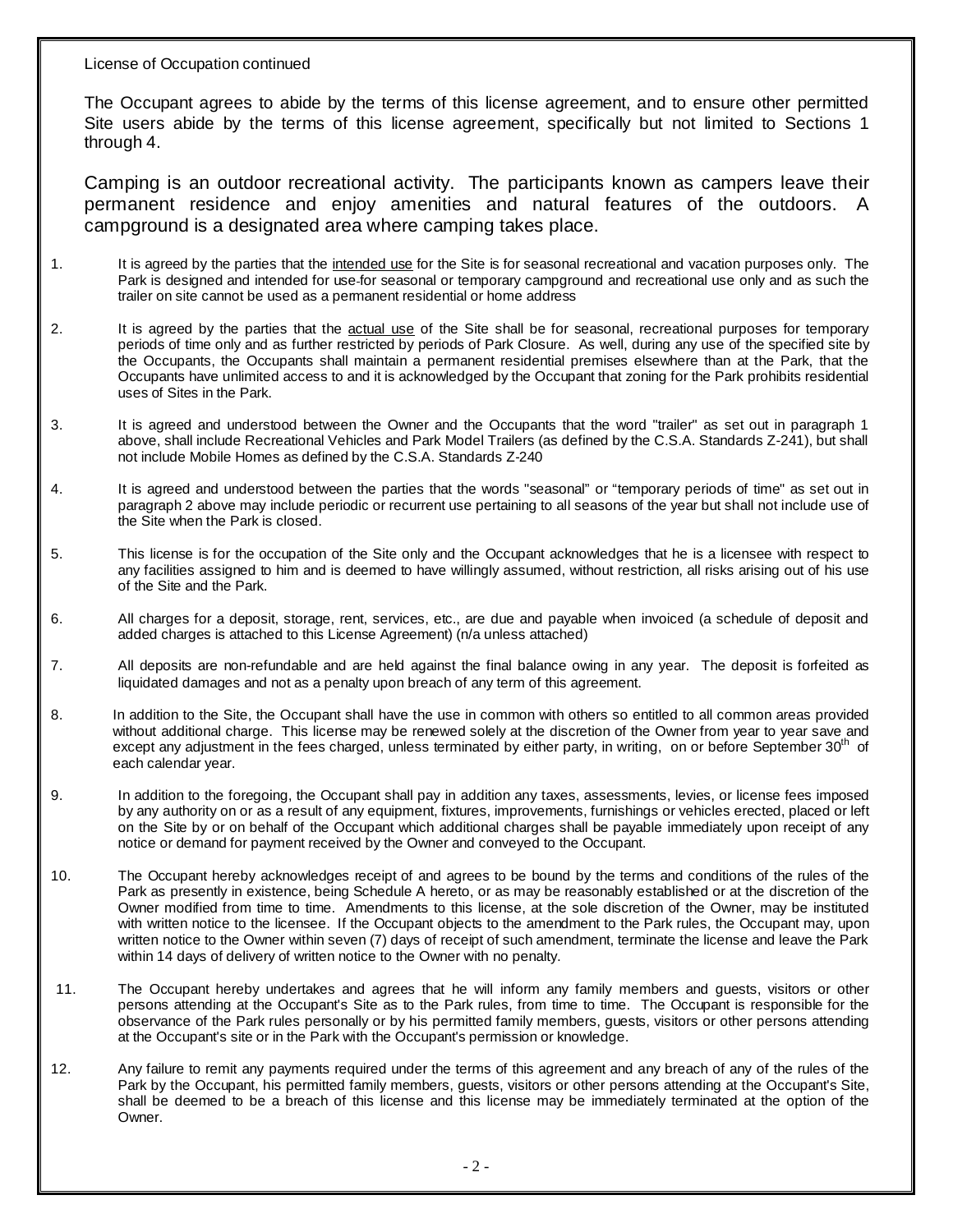- 13. The Occupant hereby authorizes and directs the Owner, upon termination of this license for any reason, to act as the Occupant's agent for the securing and/or removal of any of the Occupant's property from the above Site, or elsewhere in the Park, and the Owner shall not be liable for any damages thereby occasioned.
- 14. The Owner assumes no responsibility for any loss through fire, theft, collision or otherwise to trailers, additions, improvements or cars or their contents, regardless of cause. The Occupant agrees that the use of the Park or its facilities is solely at the risk of himself, his family and guests. The Occupant, his family and his guests, for themselves, their heirs, executors, administrators, successors and assigns HEREBY RELEASE, WAIVE AND FOREVER DISCHARGE the Owner, his agents, servants, successors and assigns OF AND FROM ALL CLAIMS, demands, damages, costs, expenses, actions and causes of action, whether in law or equity, in respect of death, injury, loss or damages to himself, his family or guests or their property HOWSOEVER CAUSED, arising or to arise by reason of occupation of the above mentioned site and use of the Park or otherwise, whether prior to, during or subsequent to this AND NOTWITHSTANDING that the same may have been contributed to or occasioned by the negligence of any of the aforesaid. The Occupant further undertakes on his own behalf and on behalf of his family and guests to indemnify all the aforesaid from and against any and all liability incurred by any or all of them arising as a result of or in any way connected with the license.
- 15. The Occupant hereby undertakes and agrees to abide by, and comply with, all the provisions, terms and conditions of any applicable municipal, provincial or federal laws and regulations and any failure to do so may be deemed to be by the Occupant, his permitted family members, guests, visitors or others attending at the Occupant's Site with the Occupant's permission, a breach of this license and, at the Owners' sole discretion, grounds for immediate termination of this License, upon which the trailer shall be removed from the Site and all occupancy at the Site shall cease, with no refund of any deposit held by the Owner in respect of this License.
- 16. The address for notification to the Occupant of a Notice to be given under the term of this license, or otherwise, shall be at the permanent home address of the Occupant as set out above, unless written notice of a change has been given by regular first class mail. Any notification pursuant to the terms of this license shall be deemed to have been received five working days after it is mailed by regular mail or immediately if delivered to an apparently adult person at the address.
- 17. In the event of any default of any of the terms and conditions of this license agreement, and except where otherwise stated, the Owner shall have the following rights:
	- a) On fourteen days prior written notice of default delivered, or deemed received under the terms of this license, to terminate this license agreement and re-enter upon the above Site and repossess it.
	- b) To sue for any overdue payments or damages arising out of a breach of this license together with interest, (at the Courts of Justice Act Rate), Legal Costs together with any other costs of any nature or kind which may be incurred in repossessing the Site and collecting overdue payments or damages.
	- c) To seize any goods or property on the Site subject to any applicable provisions of the law and to sell the same to recover any monies or damages owing.

d) to bar the Occupant, members of his family, guests, visitors or other persons attending at the Occupant's Site or at the Park with the Occupant's permission from:

i) staying past 8:00 p.m. on any night of the aforementioned fourteen (14) days; ii) attending or participating in any common activities as may be held in the Park.

- 18. The Occupant acknowledges and agrees that no sales shall be advertised or conducted on any Site and the Owner strictly reserves the right to act as the exclusive sales agent within the Park with respect to the sale of any trailer or structure.
- 19. This license is personal to the Occupant and is not assignable unless the Owner consents, which consent may be unreasonably refused.
- 20. In the event that this Site shall be repossessed under the terms of this license, any goods including any trailer that the Occupant has left on the Site shall be deemed to be an article as defined by the Repair and Storage Liens Act of Ontario, (hereinafter referred to as "the Act"), and may be removed by the Owner who shall be deemed to be a lien claimant and storer under the Act, to whatever location the Owner deems appropriate and the Owner in such removal and storage will not be responsible for any loss or damage to such goods. The Occupant will be responsible for any storage costs and moving costs incurred, together with any outstanding rent or charges or any other monies due under this agreement and the Owner may recover costs and/or monies owing in accordance with the provisions of the Act.
- 21. Notice is hereby given that entry to the Park is permitted only for activities conducted in accordance with this license and the rules and regulations as they exist from time to time and all other activities are prohibited in accordance with the provisions of The Trespass To Property Act, R.S.O., 1990 c. T.21, as amended from time to time. Any person violating this notice or failing to leave the premises immediately when directed to do so shall be in violation of the said Act and may be prosecuted in accordance with its provisions.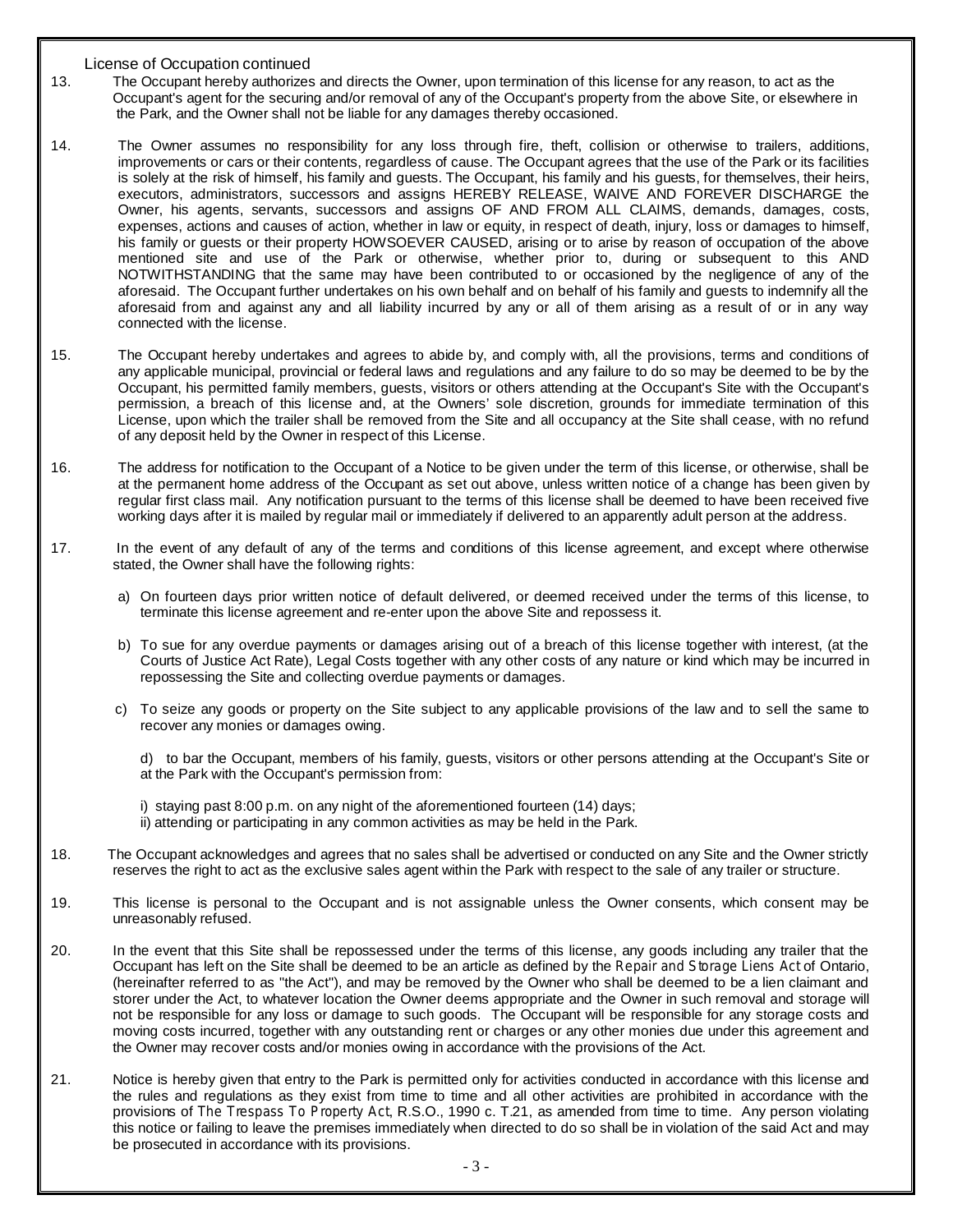- 22. The Occupant of the Site shall exercise such care as is reasonable in the maintenance of the Site during the term of his License to ensure that persons entering on the Site and the property brought on the Site by such persons are reasonably safe while on the Site and shall save the Owner harmless from any claims as a result of the failure of the Occupant to do so. This clause is included to exclude and modify the Owners' liability as described above and in accordance with the exclusion and modification permitted by the Occupiers' Liability Act, Ontario.
- 23. No add-ons, additions or Site improvements shall be incorporated without prior written approval. If such approval is granted, such add-ons, additions or improvements must be incorporated so as not to impede the expeditious vacating of the Site and removal of the Occupant's property.
- 24. A waiver of any one or more of the terms or conditions herein contained shall not be deemed to be a waiver of any of the other terms and conditions of this other than those specifically waived and in no event shall any waiver be deemed to be a continuing waiver.
- 25. By his/her signing of this license the Occupant hereby represents to the Owner and warrants that he/she has the responsibility and/or authority to sign on behalf of family members, guests, visitors or other persons attending at the Site from time to time.
- 26. The Occupant further agrees that while his trailer and equipment of any nature is on the Owner's premises, he will not hire or permit any person or any company, other than the Owner to perform any labour thereon or to make installation of equipment thereof; it being understood that the owner does not permit any competitive labour or services to be performed on its premises without its express written authorization. The foregoing limitation is not intended to prevent the Occupant or his family from doing such work provided such work is done in accordance with all pertinent laws and/or regulations and has been approved in writing by the Owner. Once such work is approved the Occupant shall provide the Owner a true copy of Worker's Compensation coverage or liability insurance if self-employed.
- 27. The Occupier acknowledges that permanent structures of any kind are prohibited on the site and the Occupier shall not claim to be the owner of a permanent structure used or intended for use as living accommodation on the site. It is agreed that if there is a finding by a court, tribunal or office of competent jurisdiction that there is permanent living accommodation located on the site, or if such a claim is made by the Occupier, such claim or finding shall be good and valid grounds for termination of this License of Occupation
- 28. If the Occupant shall become bankrupt then accruing License charges together with the License charges for the three months next ensuing shall immediately become due and payable, and the term shall, at the option of the Owner, forthwith be terminated and such accelerated License charge and additional License charges shall be recoverable by the Owner as if it were License charges in arrears.
- 29. The Occupant shall not register this license, notice of this license or any other document related to this license nor any notice of those documents against the title to the licensed site or the Park unless he has first obtained from the Owner approval in writing concerning the form and content of the document proposed to be registered. The foregoing shall not apply to the registration of a Charge/Mortgage of License provided the notice of the License which it secures has been approved for registration as set out herein. The Occupant will be responsible for payment to the Owner for its out of pocket expenses incurred in connection with its review and approval of such proposed registration.
- 30. This license, including the schedules hereto, shall constitute the entire arrangement between the parties. There is no representation, warranty, condition or collateral agreement affecting this document other than as expressed herein in writing. This license shall be read with all changes of gender and number as required by the context.

This form is prepared for the exclusive use by members of The Ontario Private Campground Association. Any unauthorized use of this License form is prohibited.

| This Agreement signed the ____ day of __ | at<br>heirs, executors, administrators and permitted assigns of the parties hereto. | Ontario shall be binding upon the |
|------------------------------------------|-------------------------------------------------------------------------------------|-----------------------------------|
| Name of Owner (print)                    | Signature of Owner                                                                  |                                   |
| Name of Occupant 1 (print)               | Signature of Occupant 1                                                             |                                   |
| Name of Occupant 2 (print)               | Signature of Occupant 2                                                             |                                   |
| Name of Witness (print)                  | Signature of Witness                                                                | Address and contact number/email  |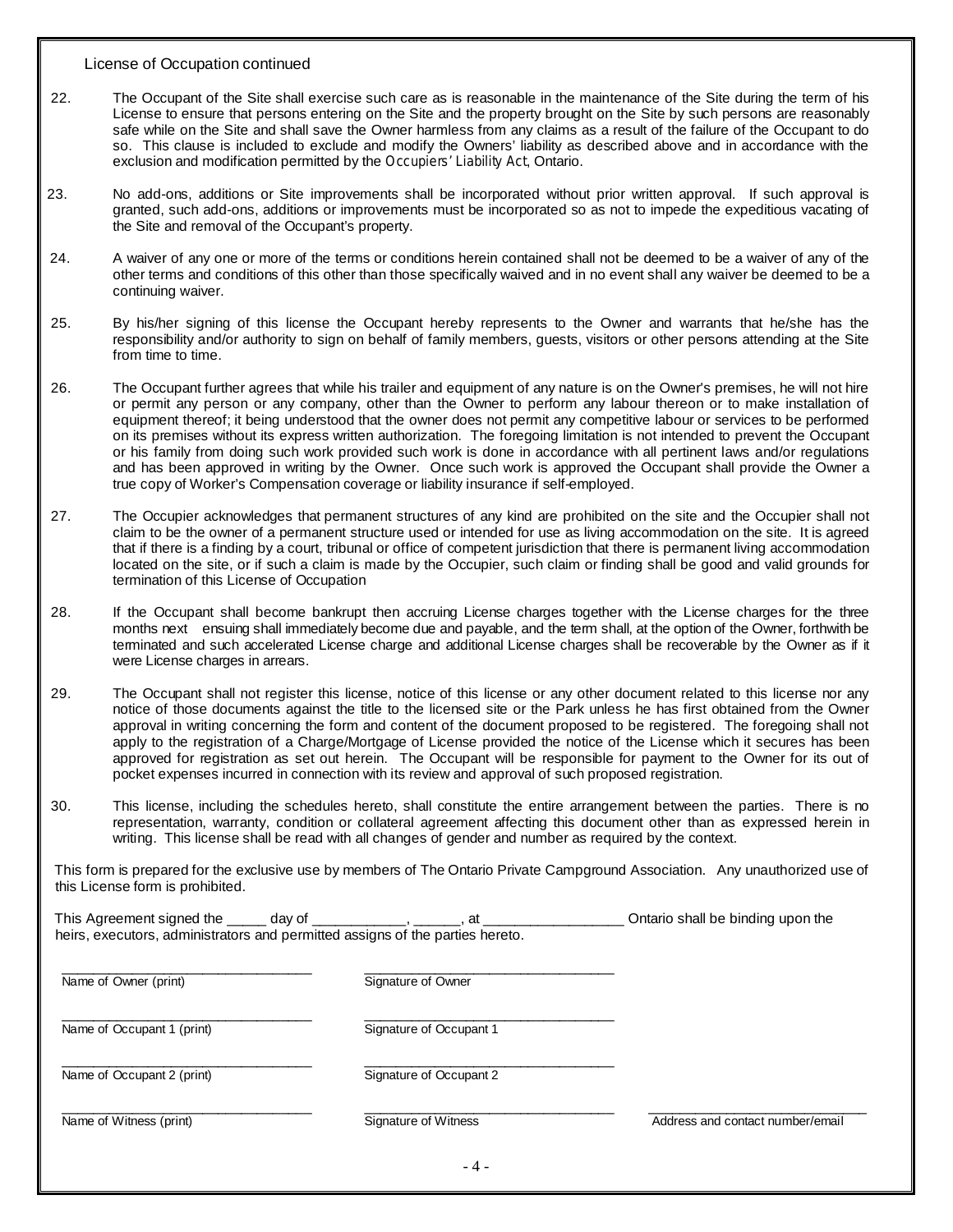I, the named Occupant for the specified site acknowledge providing the personal information pursuant to this license agreement and confirm the accuracy of the same **. I, the named Occupant consent to the disclosure of this personal information for the use by the owner as required from time to time to administer and enforce this agreement.**

I, the named Occupant herein acknowledge that this contract is governed by the laws of the Province of Ontario. I further understand that the Ontario Courts are the Court of exclusive jurisdiction in the event of any Court action between the parties.

 $\mathcal{L}=\mathcal{L}^{\mathcal{L}}$ Initials Occupant 2

\_\_\_\_\_\_\_\_\_\_\_\_\_\_ Initials Occupant 1

 $\mathcal{L}=\mathcal{L}^{\mathcal{L}}$ Initials Occupant 1

\_\_\_\_\_\_\_\_\_\_\_\_\_\_ Initials Occupant 2

I, the named Occupant herein acknowledge that providing a copy of my drivers' license is voluntary and that this information will be retained to demonstrate my permanent residency. I understand that this information will be retained and that I have been given the option of redacting any information in the photocopy I do not consent to disclosing. I consent to disclosing the information on the photocopy of my drivers' license that I have not chosen to redact.

\_\_\_\_\_\_\_\_\_\_\_\_\_\_ Initials Occupant 1

\_\_\_\_\_\_\_\_\_\_\_\_\_\_ Initials Occupant 2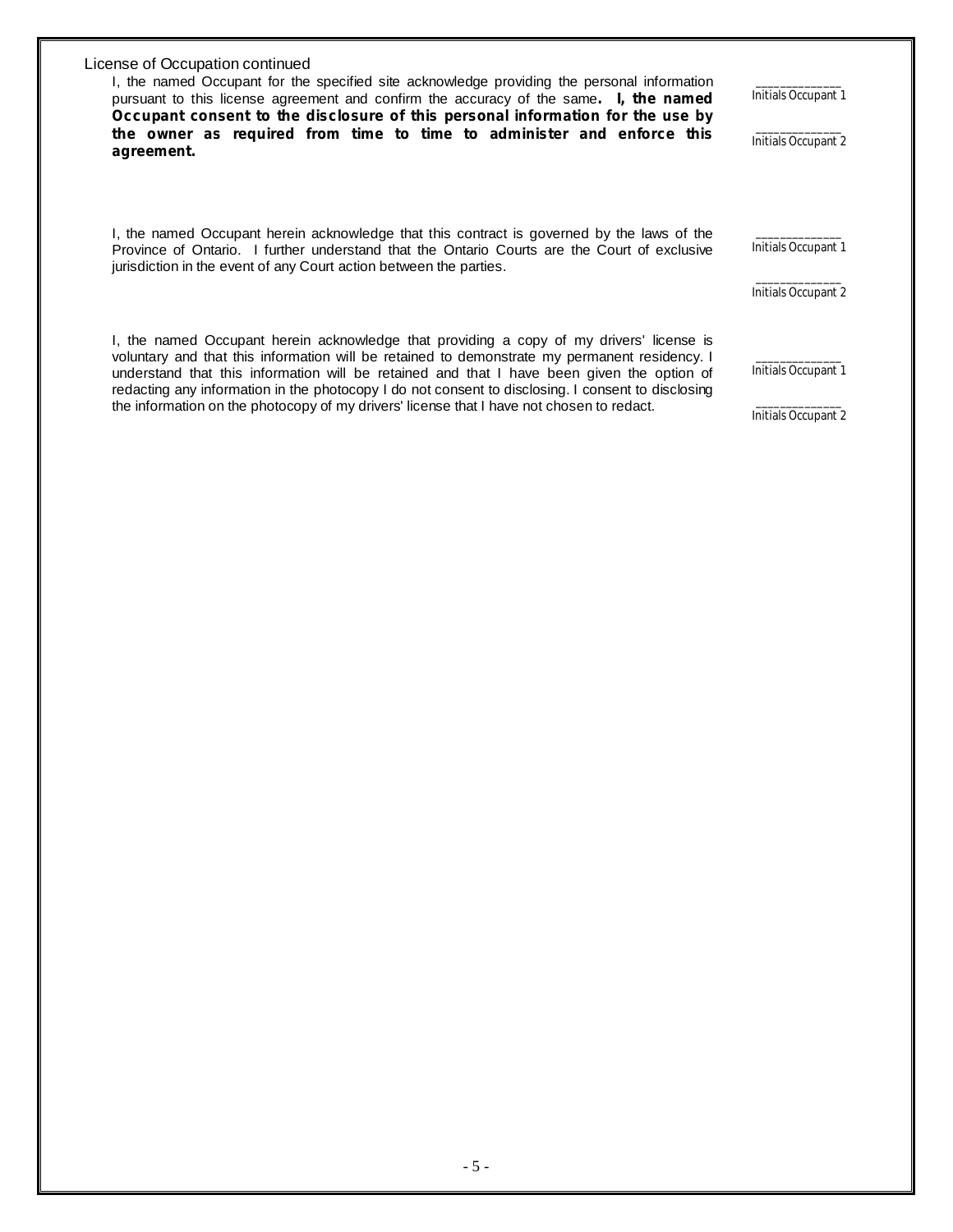## License of Occupation continued **CAMPER CONSENT TO COLLECTION AND USE OF PERSONAL INFORMATION**

**To:** 6772447 Canada Inc o/a Steamboat Bay RV Resort ("the Owner") 92 Bingham Rd Haley Station ON K0J 1Y0

Spam Legislation (CASL) I, the undersigned applicant, hereby consent to the Owner's collection and Under the Personal Information Protection and Electronic Documents Act (PIPEDA) and Canada's Antiuse of my personal information for the purposes set out below and as described in the Owner's Privacy Policy. "Personal information" means and includes, my name, home address, e-mail address, telephone number, facsimile number, age, date of birth, business history, credit history and financial information and, only for the limited purpose described below, my Social Insurance Number. I understand that my personal information will be used to assess my application to use a campsite at the Owner's campground and that my personal information will only be used in accordance with the Owner's Privacy Policy. I also consent to the transfer of my personal information to third parties, in addition to the Owner, for the purposes set out below and with the assurance that the names of such third parties are disclosed either in the Owner's Privacy Policy or in a list appended to this Consent:

- 1. to the registered owner of the Campground for the purpose of collecting and using my information to assess my offer to occupy and, if I am granted a license to use a site on their property, to use this information to enforce the terms of my License agreement, including any judgment that may be obtained against me as a result of breach of the License agreement;
- 2. to Credit rating agencies to evaluate my credit in connection with my offer to occupy;
- 3. to my former and present employers, my Insurer, my personal reference, and my present banking institution, each of whom may be named by me in my offer to License so that the Owner may contact them as part of the process of evaluating my offer;
- 4. to third parties as disclosed in the Owner's Privacy Policy who may, in turn, have access to my personal information incidentally through their administration and servicing of software used by the Owner in its business operations;
- 5. to one or more providers of any security alarm system, cable television, telephone, telecommunication, hydro-electricity, water/hot water, gas and/or other similar or related services to me and who are restricted from using my personal information other than to contact me for the provision of such services, and all of whom are disclosed; and
- 6. to any additional person or business entity, where the undersigned further consents to such disclosure or disclosures as required by law.

I consent to the Owner issuing Commercial Electronic Messages (CEM's) to me for the purpose of notifying me of promotions or incentives, additional services available to me or my guests and I am advised of my right to withdraw my consent to receipt of CEM's from the Owner by checking off the space to the right of this sentence (My consent to receipt of Owner CEM's is withdrawn:  $[\_$ ).

Dated the \_\_\_\_\_\_\_\_\_\_\_ day of \_\_\_\_\_\_\_\_\_\_\_\_\_\_, 20\_\_

Print Name of Camper(s) example 2 and Signature of Applicant:

\_\_\_\_\_\_\_\_\_\_\_\_\_\_\_\_\_\_\_\_\_\_\_\_\_\_\_\_\_\_\_\_\_\_\_\_\_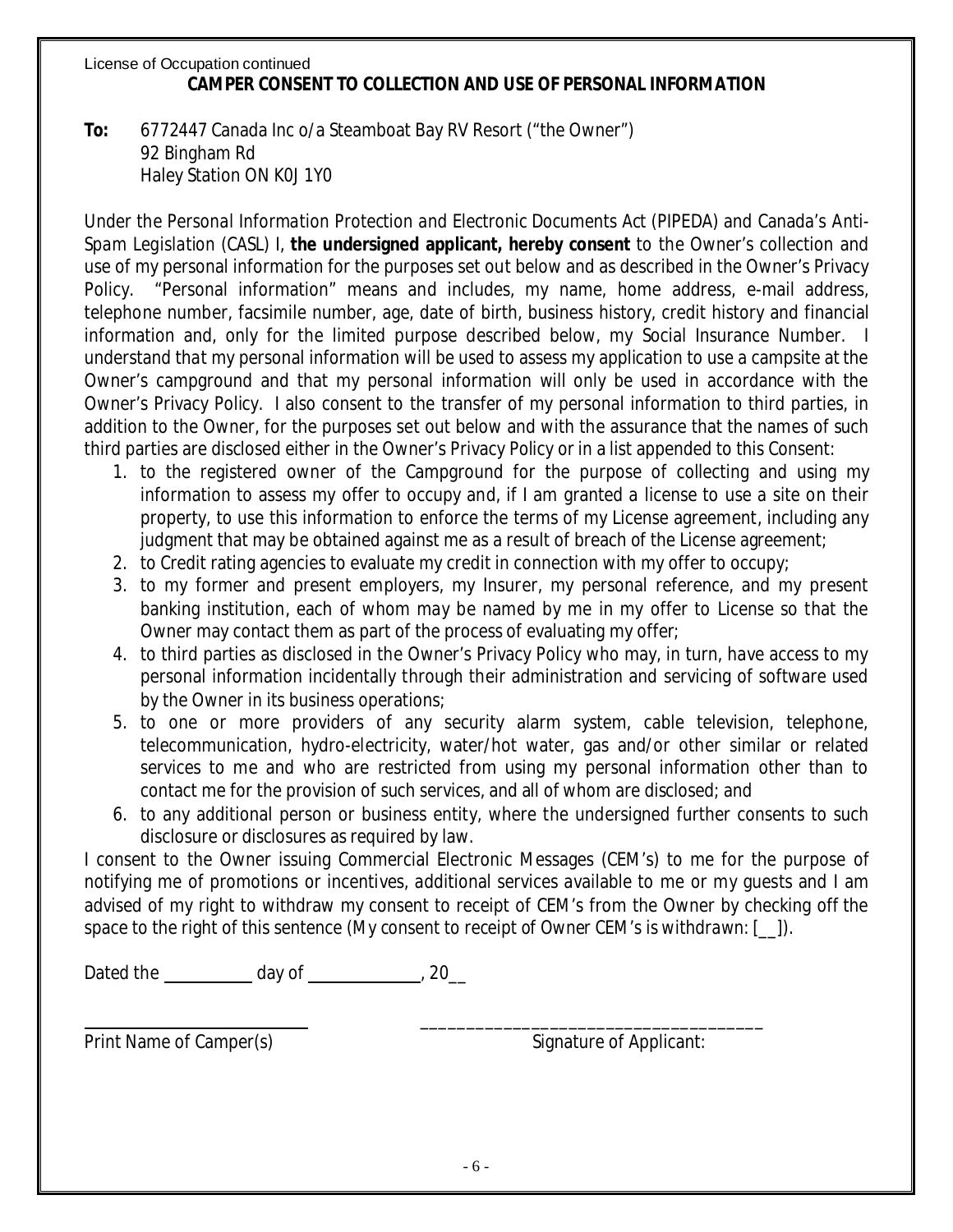# Steamboat Bay RV Resort Campground 2019 Season Rules

Thank you for considering Steamboat Bay RV Resort. This campground will be built over the next 4 years and will be a standalone campground for the Ottawa Valley. This being said we will have a couple challenging years as we try to include some campers and keep developing. This summer we will be finishing up the development of the first 30 sites including docks, entrance road and general appearance.

#### **Pricing for 2019**

Prices vary from \$2,450 – \$6,500 Campers from last season receive a discount.

- \$500.00 is due on December 15th, 2018 to save site. Move-in will be taken after May 7th. Move out date by October 25th, 2019. NOTE: Heavy work will go on in May, June and October during the week. •
- Remaining will be due by July 1st, 2019. Note electricity and taxes extra. Electric bill in July and October due in 30 days. •

#### **Park Rules**

- Speed limit throughout the entire park is 5 MPH. Road way in follow posting. NO DUST PLEASE •
- Pets are welcomed as long as they are on a leash, friendly and quiet. No pets may be left outdoors unattended. You must clean up after your pets. Please do not let your pets on other sites. No pets on beach. Please use the pet beach near the picnic area. •

Parents are responsible for their children's safety and behaviour. Young children must be accompanied by an adult at all times. You are also responsible for your guests.

- Each party is responsible for the cleanliness of their campsite. Waste must be placed in dump station. Recycling available. •
- Quiet time is from 11PM to 8AM. No music, etc. Fires out at midnight. •
- All campers must respect others. Please do not take shortcuts through other campsites. •
- Do not park your vehicles on sites other than yours. ONE car per site others in parking area. •
- No unnecessary use of water, ie washing rvs or cars is not allowed •
- Fire pit covers are required. Fire will not be permitted if fire ban is in effect. •
- Any motor vehicle will have to be licensed and driven by a licensed driver. •
- No off-road vehicles or dirt bikes. •
- Golf carts recommended, LIC drivers ONLY on site transportation. •
- No trailers older than (2005 this year). •
- No trailers shorter than 24ft. •
- No sheds or clutter on sites. •
- No tents on sites. If you are going to put a deck it must be at ground level and approved by Management. See Management before purchasing anything. •
- No fireworks, firearms, bow and arrows, etc. •
- Secure storage units available on-site, and outdoor storage as well (contact us for costs). •
- No fridge or indoor furniture outdoors (patio furniture excepted). •
- Violation of campground rules will result in being asked to leave. No refund. •

### **Notes**

,

- There will be ongoing work up to July 1st 2019 during the week (not on weekends). •
- All sites are given on first come first serve. Spots will be able to be saved for the next season with a deposit in the fall. (November) •
- Next year, when we have a bit more development and services. •
- Expect general campground area to have approximately 60 sites when complete. •
- Camp ground and beach to be kept cigarette butt-free. •
- Use beach at own risk NO lifeguard on duty. •
- Visitor charge to be implemented when gate is finished. •
- Covered meeting area with tables for everyone's use. May be booked once a year. •
- Docks available for \$400 per season per boat plus tax. NO boats, canoes or kayaks parked on shore other than in Beaver Bay, season charge \$50 each plus tax. •

\_\_\_\_\_\_\_\_\_\_\_\_\_\_\_\_\_\_\_\_\_\_\_\_\_\_\_\_\_\_\_\_\_\_\_\_\_ \_\_\_\_\_\_\_\_\_\_\_\_\_\_\_\_\_\_\_\_\_\_\_\_\_\_\_\_\_\_\_\_\_\_\_\_

Waiver will need to be signed upon registration. •

Name (printed) Signature and date of the state of the Signature and date